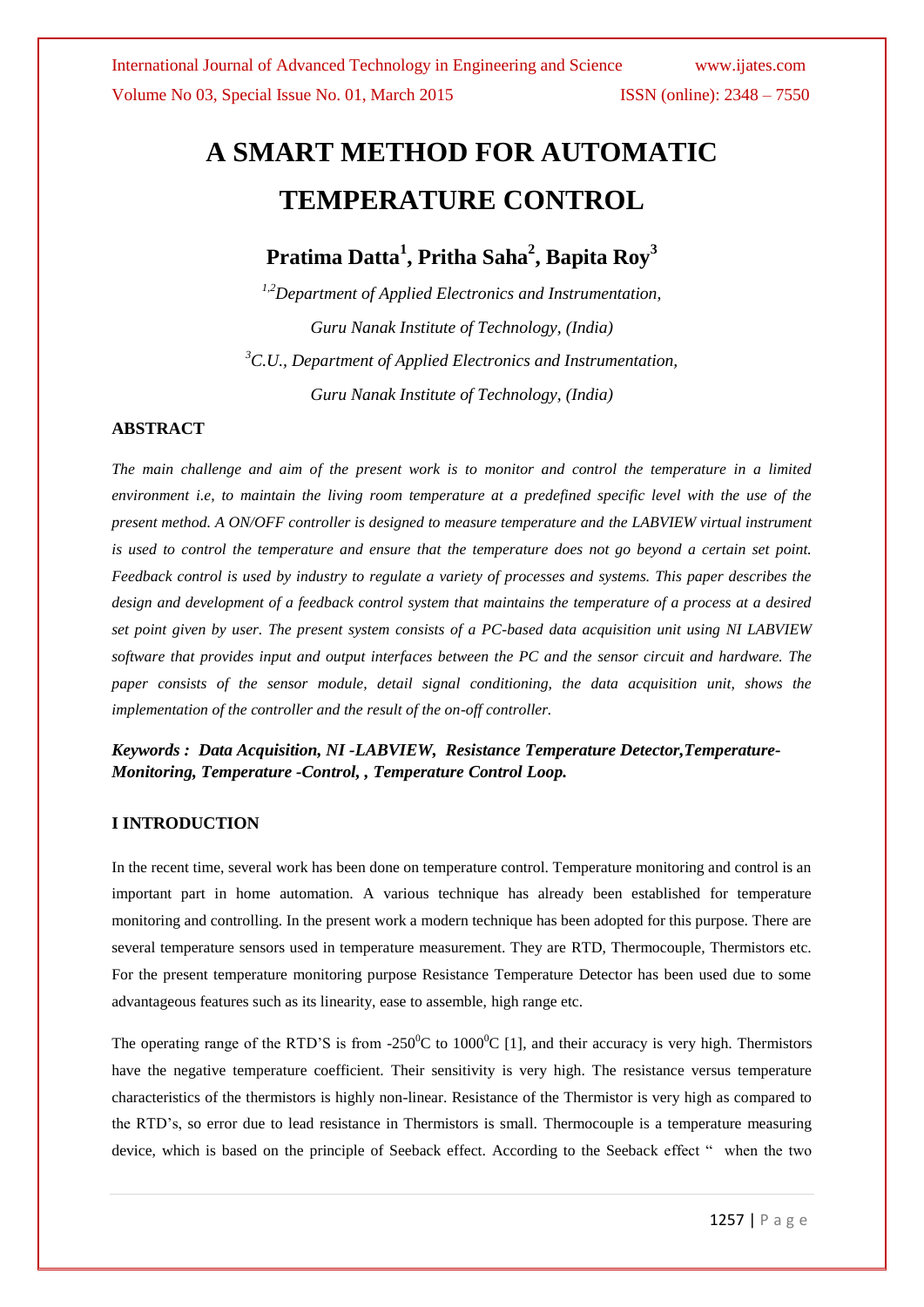dissimilar metals are joined together, an emf will exist between the two points A and B which is a function of the junction temperature," Thermocouples are typically used up to a temperature of about  $1400^{\circ}$ C.

Order of sensitivity: Thermistors ›RTDs › Thermocouple

Order of linearity: RTDs › Thermocouples › Thermistors

For the present work platinum RTD has been chosen because of its good linearity, resistivity, chemically inertness, accuracy. Here for controlling and monitoring purpose NI LABVIEW has been used which is more advantageous than others. By using NI LABVIEW it is very much easier to implement the comparator circuit, display circuit in place of electronic circuitry. A ON/OFF controller has been designed to measure temperature and the NI LABVIEW has been used to control the temperature and ensure that the temperature does not go beyond a certain set point.

#### **II DETAIL OF NI LABVIEW AND DATA ACQUISITION**

NI LabVIEW TM (Laboratory Virtual Instrument Engineering Workbench), a product of National Instruments TM, is a versatile powerful software system that accommodates data acquisition, instrument control, data processing and data presentation. LabVIEW graphical programs, called Virtual Instruments, contains a Front Panel and a Block Diagram. Front Panel has various controls and indicators while the Block Diagram consists of a variety of functions. It manages data acquisition, analysis and presentation into one system. Data acquisition is the process of acquiring an electrical or physical phenomenon such as voltage, current, temperature, Accoustic energy, pressure with a computer. A DAQ system consists of a DAQ card or sensor module , hardware from which data is to be acquired and a computer with associated software. NI USB-6363 DAQ can be used to get data related to impulse voltage which require very high accuracy. Sampling rate of this card is 2MS/s[ 2]

#### **III BLOCK DIAGRAM**





#### **Fig.1. Simplified Block Diagram of The Temperature Control Loop**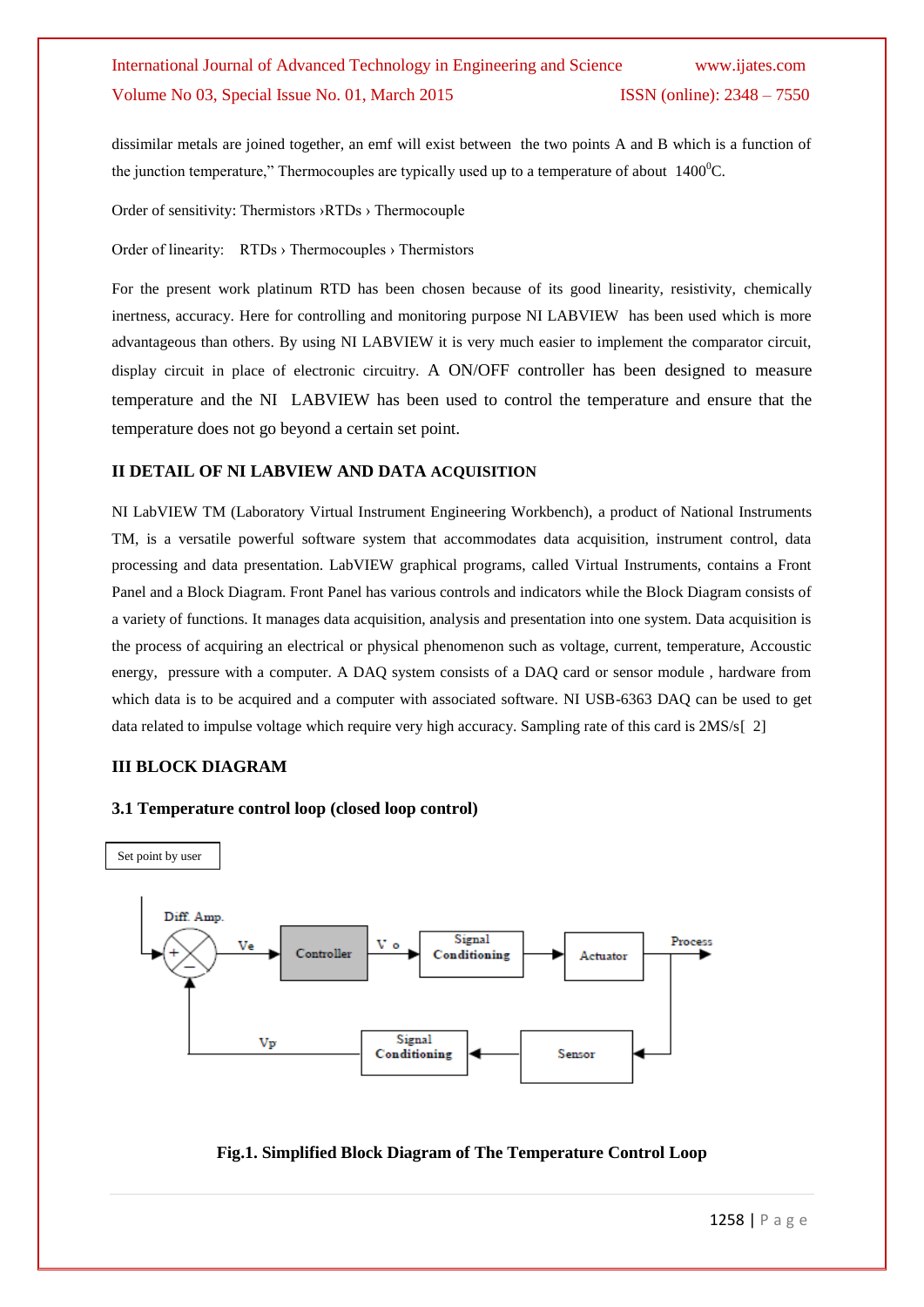

### **3.2 System Hardware block diagram**



**Fig2. System Hardware Block Diagram**

The blocks of the above figure is described below

Process:-Furnace Temperature is being controlled and monitored here, so furnace is the process of our project.

RTD:-Resistance Temperature Detector or RTD is used as a temperature sensor. It senses the temperature according to that gives the output voltage.

DAQ:-DAQ acts as a media between the physical circuit and virtual circuit. It has several input and output ports through which it communicates between physical circuit and virtual circuit (NI LABVIEW software)

NI LABVIEW Software:- It is a software which acts like a virtual instrument. With the help of this software we can make a circuit virtually and also apply it physically. In our project we will make our comparator ON-OFF controller with help of this software.

Relay:- Here relay acts as a final control element

LED:- We use LED as a indicator.

RTD:Resistance temperature detector is one of the most accurate temperature sensors. Where precise temperature control and small temperature differences are needed, RTDs are the only solutions. Generally, three/four types of RTDs are generally used in terms of choosing materials. They are nickel, platinum, copper, tungsten. Among them platinum RTDs are mostly used because of its good linearity and inertness. Material of RTD should be pure otherwise it will deviate the conventional temperature graph. The variation of resistance of a metal with temperature can represented by the following relationship.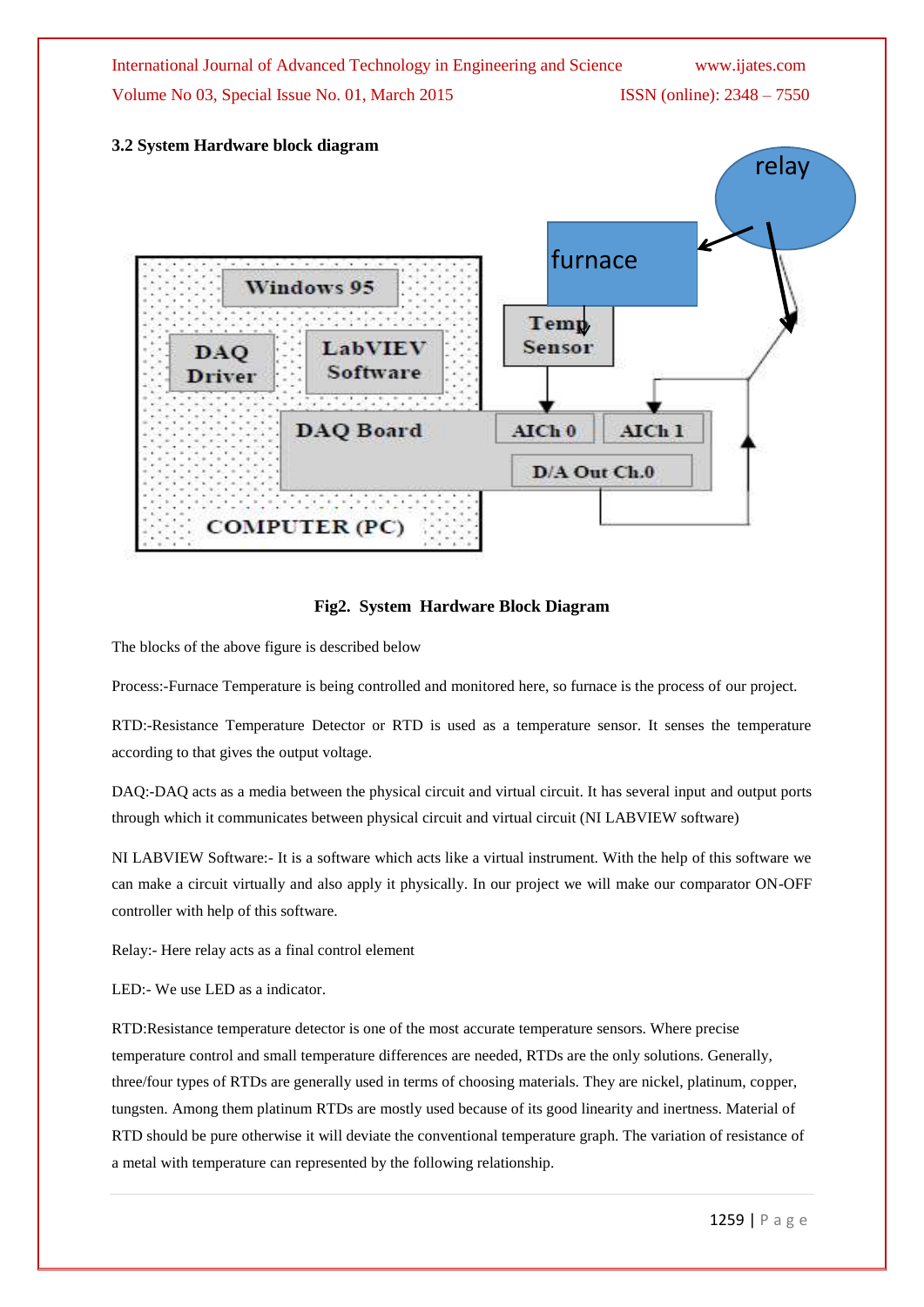$$
R_t = R_0 (1 + At + Bt^2 + Ct^3 + \dots)
$$
 (1)

 $R_0$  = Resistance at  $0^0C$ ,  $R_t$  = Resistance at  $t^0C$ , A, B, C are the constants.

The significant characteristic of metals used as resistive elements is the linear approximation of the resistance versus temperature relationship between 0 and 100 °C. This temperature coefficient of resistance is called alpha, α. The equation below defines α; its units are ohm/ohm/°C.

$$
\alpha = \frac{R_{100} - R_0}{100R_0}
$$
  
\n
$$
R_0 =
$$
the resistance of the sensor at 0°C  
\n
$$
R_{100} =
$$
the resistance of the sensor at 100°C

In RTD circuits resistance changes with the change of temperature. Resistance is calibrated in terms of temperature. Here, some bridge balance circuits are used for measurement. Simple Wheatstone bridge circuit can't be used as RTD is a very sensitive element. So contact resistance of POT, temperature variations, heating effect have to be taken care of and some modifications are needed. Basically we use 3 wire RTD.



At balance condition,  $R_1 = (R_1/R_2) * R_3$ 

If  $R_2=R_1$ , then  $R_1=R_3$ 

 $R_3$  is an adjustable Potentiometer. All resistors are made of manganin in order to avoid any effect due to ambient temperature change as manganin has the lowest temperature co-efficient. Disadvantages of 2-wire RTD:

1. There is an  $I^2R$  heat loss in the RTD.

2. It's self-heating effect makes the reading erroneous. Current through RTD must be low to avoid 3-wire RTD

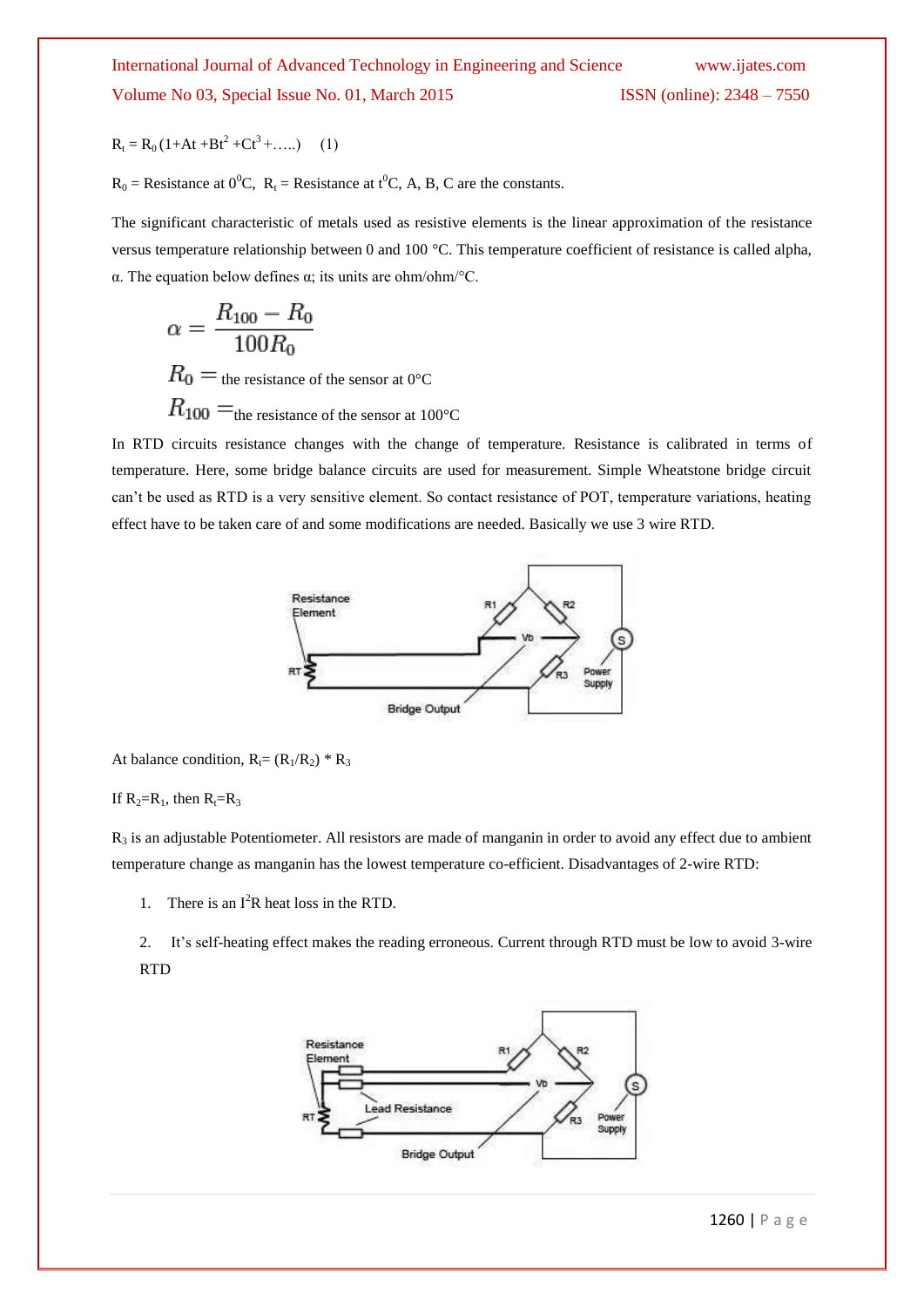Three wire method is used to compensate for variable lead wire resistance. Balance bridge is obtained by adjusting the POT resistance which is calibrated in terms of temperature. The effect of contact resistance is avoided here. Each lead wire made of copper wire of the same diameter and length so that each has equal resistance.

RELAY:- Electromechanical Relay is a simple device that use magnetic field to control a switch. When a input voltage applied to the input coil, the resulting current creates a magnetic field. The magnetic field pulls a metal switch (or reed) towards it and the contacts touch closing the switch. The contact that closes when the coil is energized is called normally open(NO). The normally closed (NC) contacts close when the coil is not energized and open when input coil is energized. Normally open contacts are shown as two lines and will be open (nonconducting) when the input is not energized. Normally closed contacts are shown with two lines with a diagonal line through them. When the input coil is not energized, the normally closed contacts will be closed (conducting). Relay is used in DC source. Now days many other type of relay is used in industry like solid state relay, digital control protective relay etc. In case of solid state relay Thyristiors, Transistors are used as a switch controller and in case of digital protective relay microcontroller programming is use.



#### **Fig.4. Relay Circuits**

Instrumentation Amplifier: Instrumentation amplifiers are commonly used in environment with high commonmode noise such as in data acquisition systems where remote sensing of input variables are required.An instrumentation amplifier is a differential voltage-gain device that amplifiers the difference between voltages existing at its two input terminals . The main purpose of an instrumentation amplifier is to amplify small signals that are riding on large common-mode voltages.The key characteristics are high input impedance, high common –mode rejection , low output offset , and low output impedance . A basic instrumentation amplifier is made up of three operational amplifiers and several resistors. The voltage gain is set with an external resistor.Amplifier  $A_1$  and amplifier  $A_2$  are non-inverting configurations that provide high input impedance and voltage gain.  $A_3$  is used as a unity gain differential amplifier.

 $V0 = R_f / R_1 (V_2 - V_1) (1 + 2R/R_g)$ 

Ad= V0/ ( $V_2 - V_1$ ) =  $R_f/R_1(1 + 2R/R_g)$ 

For gain 10,  $R_g = 220$  ohm, considering all other resistances are of equal values.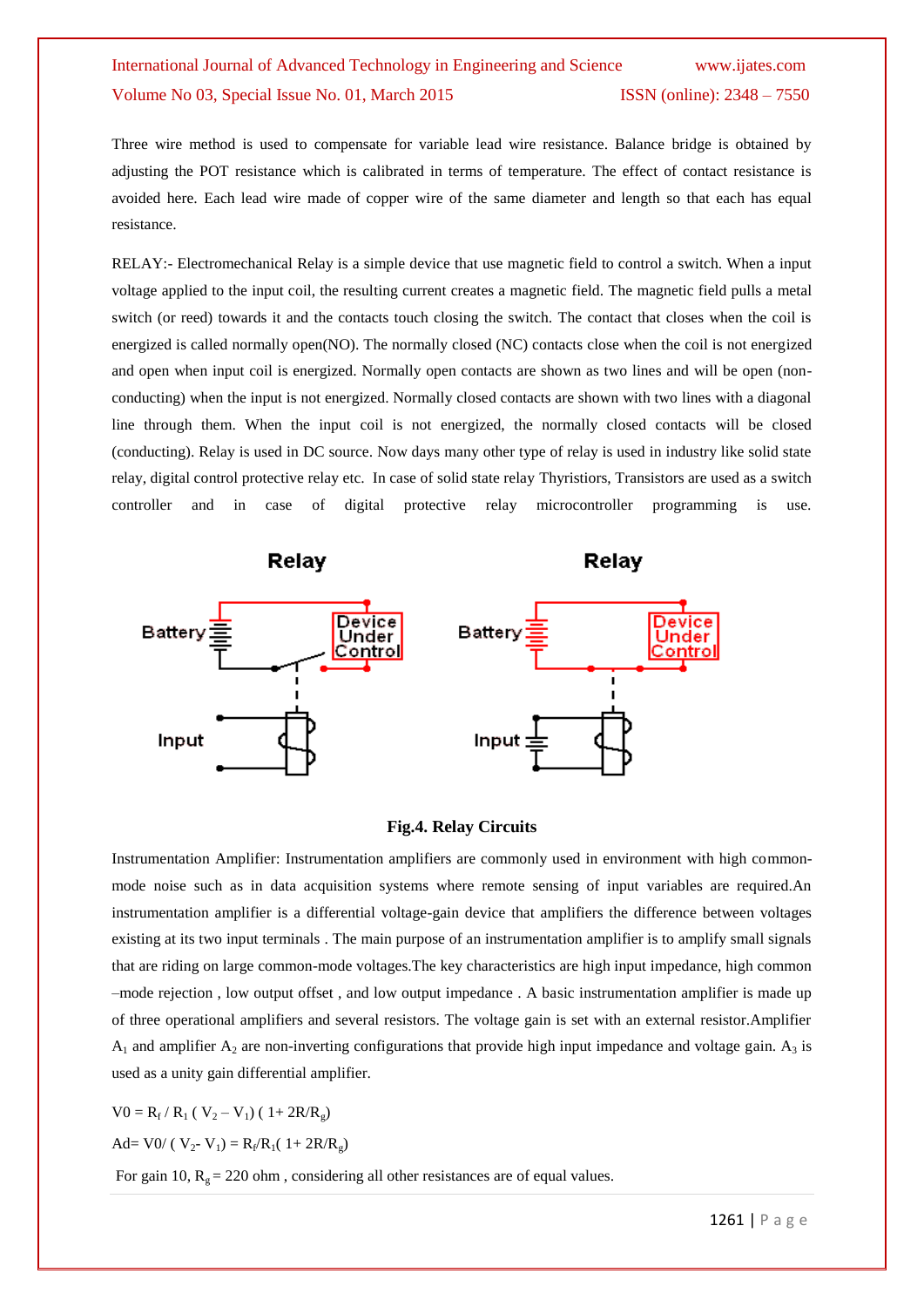

## **IV WORKING PROCEDURE**

Step 1 : The RTD has been connected to a balanced Wheatstone bridge circuit.

Step 2: When the temperature changes there will be an unbalanced voltage from the Wheatstone bridge circuit.

Step 3 : The unbalanced voltage is amplified by using an Instrumentation amplifier.

Step 4 : The output of the Instrumentation amplifier is connected to the DAQ card to the PC.

Step 5 : When the temperature was beyond the set point value then the comparator  $o/p$  in NI LABVIEW is very high.

Step 6: An LED has been connected to the o/p of the DAQ card. When comparator o/p is high, LED will be ON and when comparator o/p is low, LED will be OFF.

Step 7 : When the LED was ON, the comparator o/p has been fed back to the final control element, here an relay has been used. When relay was normally open, the power source has been cut off.

# **V SOME PHOTOGRAPHS OF THE PRESENT WORK**